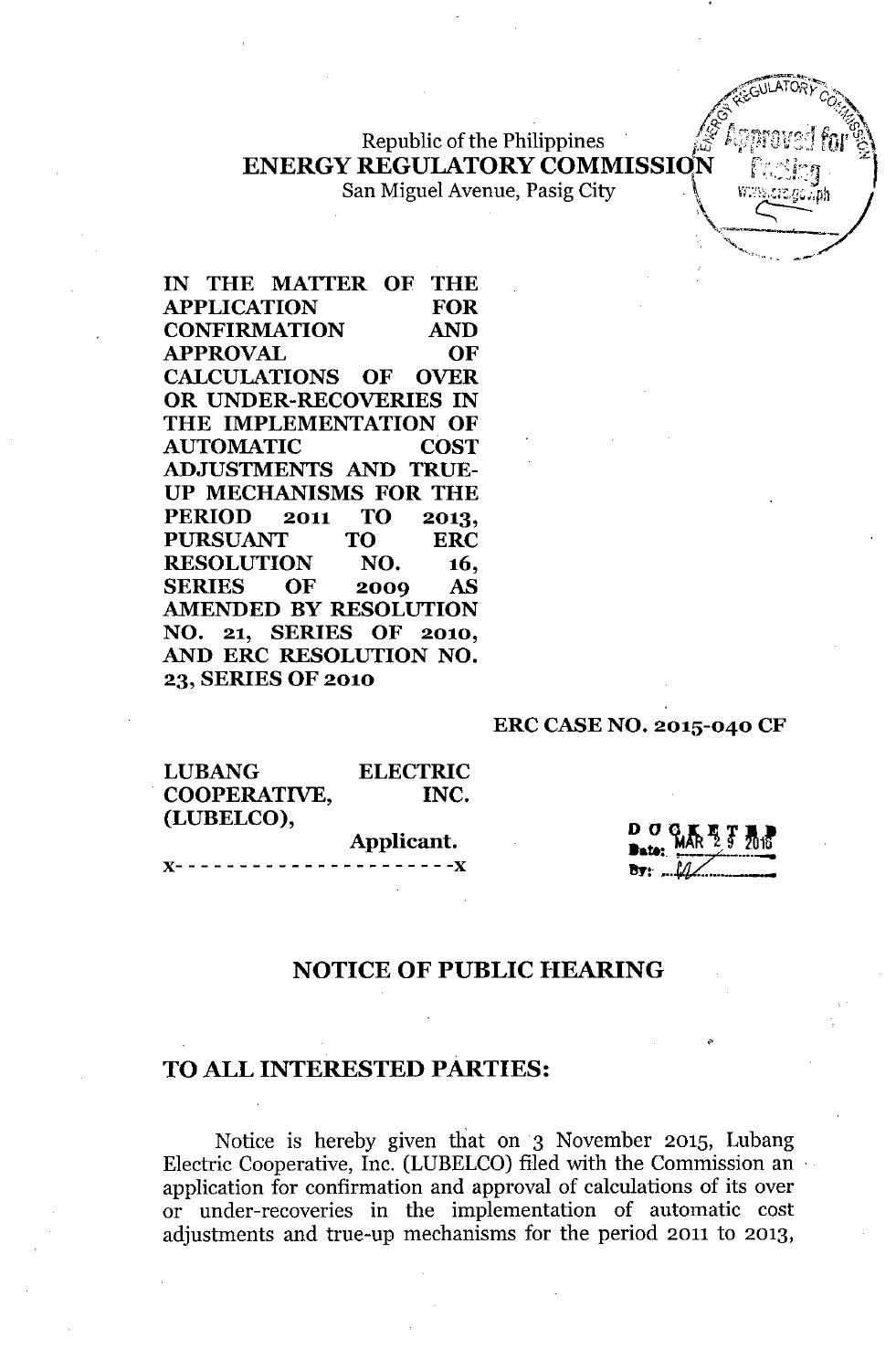## **ERC CASE NO. 2015-040 CF Notice** of Public **Hearing/22 March 2016** Page  $2$  of  $5$

pursuant to ERC Resolution No. 16, Series of 2009 as amended by Resolution No. 21, Series of 2010 and ERC Resolution No. 23, Series Of2010.

In the said application, LUBELCO alleged, among others, the following:

- 1. LUBELCO is a non-stock, non-profit electric cooperative duly organized and existing under and by virtue of the laws of the Republic of the Philippines, with principal office at Bagubag, Vigo, Lubang, Occidental Mindoro;
- 2. LUBELCO holds an exclusive franchise issued by the National Electrification Commission (NEC) to operate an electric light and power distribution service in the Municipalities of Lubang and Looc, Province of Occidental Mindoro;

### **LEGAL BASIS FOR THE APPLICATION**

- 3. ERC Resolution No. 16, Series of 2009 as amended by Resolution No. 21, Series of 2010 establish the procedure for the automatic recovery or refund of pass through costs and the confirmation process that would govern the automatic cost adjustment and true-up mechanisms approved by the Commission, with the objective of ensuring appropriate recovery of the pass through costs in an efficient manner and to put in place a fair and transparent process for the confirmation of the automatic cost adjustments implemented by Distribution Utilities and the true-up of other passthrough charges, involving Generation Rate, Transmission Rate, System Loss Rate, Lifeline Rate Recovery, Inter-Class Cross-Subsidy Removal, and Treatment of Prompt Payment Discount, as the case maybe;
- 4. ERC Resolution No. 23, Series of 2010, on the other hand, adopts the rules implementing the discounts to qualified senior citizen end-users and subsidy from subsidizing end-users on electricity consumption;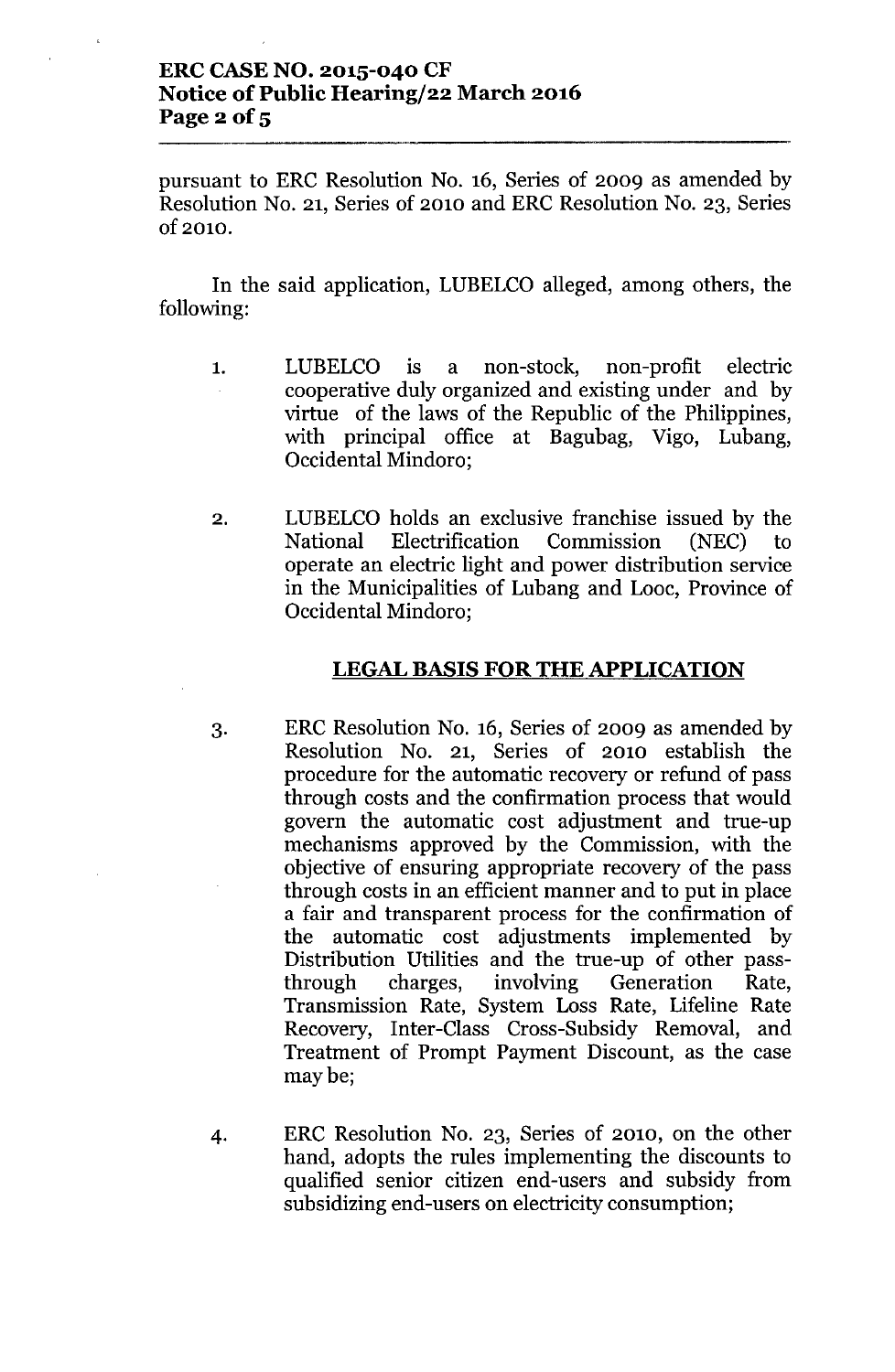## **ERC CASE NO. 2015-040 CF Notice** of Public **Hearing/22 March 2016 Page 3 of 5**

5. The foregoing resolutions further require the distribution utilities to file their respective consolidated applications for confirmation and approval of their calculations of over or under recoveries in the implementation of the allowable costs, once every three (3) years. Hence, the filing of the instant application, covering the period of January 2011 to December 2013;

# **OVER OR UNDER RECOVERIES OF ALLOWABLE COSTS**

- 6. Applying the formulas provided under Resolution No. 16, Series of 2009 as amended by Resolution No. 21, Series of 2010 and Resolution No. 23, Series of 2010, LUBELCO made calculations of the over recoveries charged or under recoveries incurred as against its customers, in the implementation of certain automatic cost adjustments and true-up mechanisms, covering the period January 2011 to December 2013;
- 7. The results of LUBELCO's calculations are presented hereunder, as follows:

|                         | Pass Through    | <b>Actual Revenue</b>         | (Over)/Under   |
|-------------------------|-----------------|-------------------------------|----------------|
|                         | Cost(PhP)       | (PhP)                         | Recovery (PhP) |
| Generation Rate (GR)    | 46,166,209.09   | 46,486,583.99                 | (320,374.90)   |
| <b>System Loss Rate</b> |                 |                               |                |
| (SLR)                   | 6, 197, 130. 71 | 6,433,086.80                  | (235,956.09)   |
|                         | Discount        | Subsidy                       |                |
| Lifeline Rate (LR)      | 366,821.28      | 183,690.40                    | 183,130.88     |
| Senior Citizen Discount |                 |                               |                |
| & Subsidy               | 75,491.17       | 77,613.44                     | (2,122.27)     |
| <b>Net Results</b>      |                 | 52,805,652.25   53,180,974.63 | (375, 322.38)  |

### **SUPPORTING** DATA AND **DOCUMENTS**

8. **In** support of the computations made, LUBELCO is submitting the following data and documents which are attached to the application: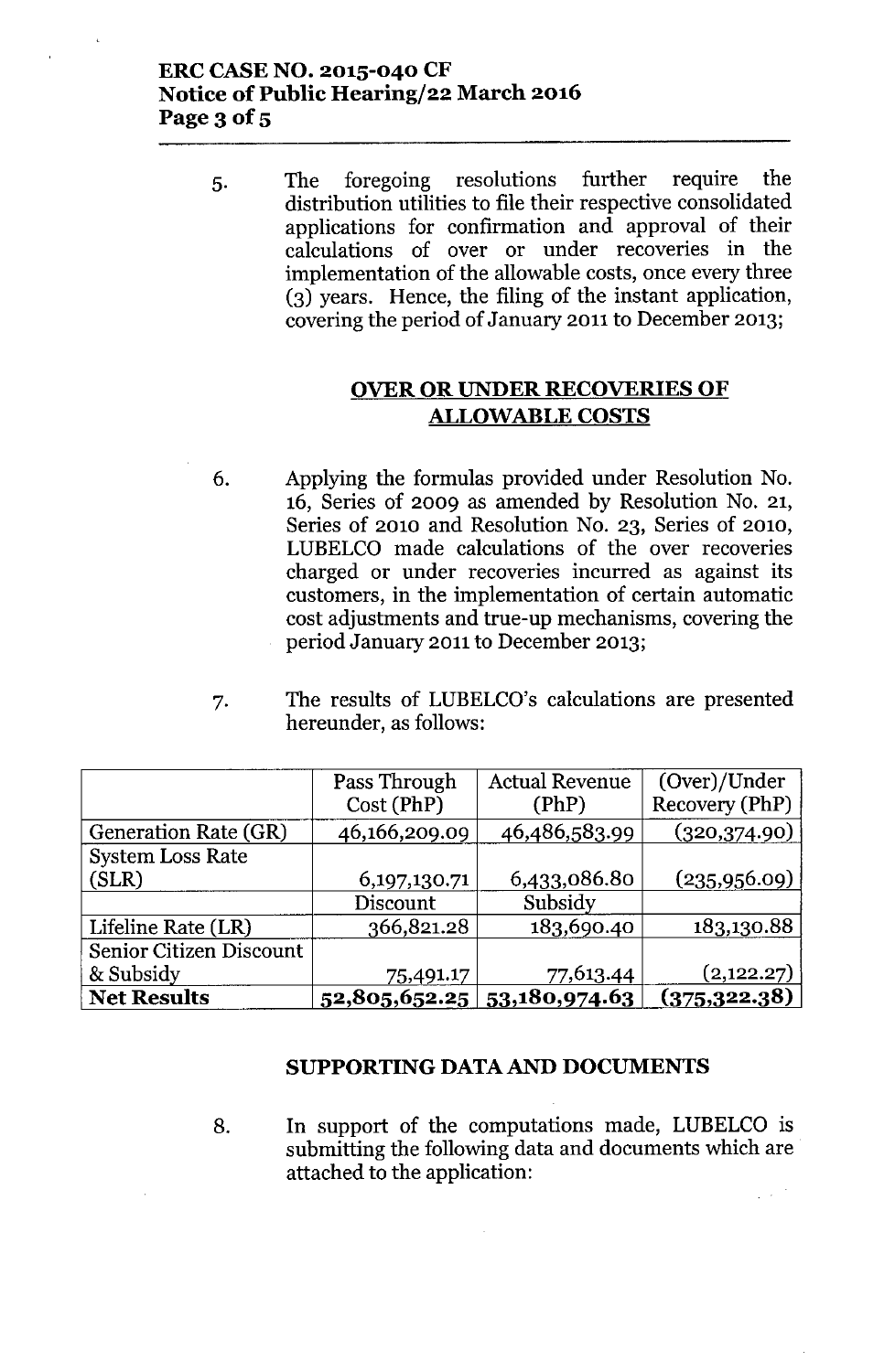# **ERCCASENO. 2015-040 CF Notice** of Public **Hearing/22 March 2016 Page 4 of 5**

|           | <b>NATURE OF DOCUMENTS</b>                                                                 |  |  |  |  |
|-----------|--------------------------------------------------------------------------------------------|--|--|--|--|
|           | Annex "A" 2011 Computations of Over/Under Recoveries with<br>supporting data and documents |  |  |  |  |
| Annex "B" | 2012 Computations of Over/Under Recoveries with<br>supporting data and documents           |  |  |  |  |
| Annex "C" | 2013 Computations of Over/Under Recoveries with<br>supporting data and documents           |  |  |  |  |

- 9. Considering the foregoing, it is respectfully prayed that LUBELCO's calculations of its over or under-recoveries be confirmed and approved by the Commission;
- 10. It prays that after due notice and hearing, LUBELCO's calculations of over or under-recoveries in the implementation of automatic cost adjustments and true-up mechanisms involving the Generation Rate, System Loss Rate, Lifeline Rate, and Senior Citizen Discount and Subsidy covering the period January 2011 to December 2013, made pursuant to ERC Resolution No. 16, Series of 2009 as amended by Resolution No. 21, Series of 2010 and ERC Resolution No. 23, Series of 2011, be confirmed and approved, and LUBELCO be allowed to refund the over recoveries or collect the under recoveries, as the case maybe, to or from its customers, summarized as follows, to wit:

|                             | Pass Through  | <b>Actual Revenue</b>         | (Over)/Under   |
|-----------------------------|---------------|-------------------------------|----------------|
|                             | Cost (PhP)    | (PhP)                         | Recovery (PhP) |
| <b>Generation Rate (GR)</b> | 46,166,209.09 | 46,486,583.99                 | (320, 374.90)  |
| <b>System Loss Rate</b>     |               |                               |                |
| (SLR)                       | 6,197,130.71  | 6,433,086.80                  | (235,956.09)   |
|                             | Discount      | Subsidy                       |                |
| Lifeline Rate (LR)          | 366,821.28    | 183,690.40                    | 183,130.88     |
| Senior Citizen Discount     |               |                               |                |
| & Subsidy                   | 75,491.17     | 77,613.44                     | (2,122.27)     |
| <b>Net Results</b>          |               | $52,805,652.25$ 53,180,974.63 | (375, 322.38)  |

The Commission has set the application for initial hearing, expository presentation, pre-trial conference and evidentiary hearing on **May 19, 2016 (Thursday) at ten o'clock in the morning (10:00 A.M.) at the ERC Hearing Room, 15th Floor, Pacific Center Building, San Miguel Avenue, Pasig City.**